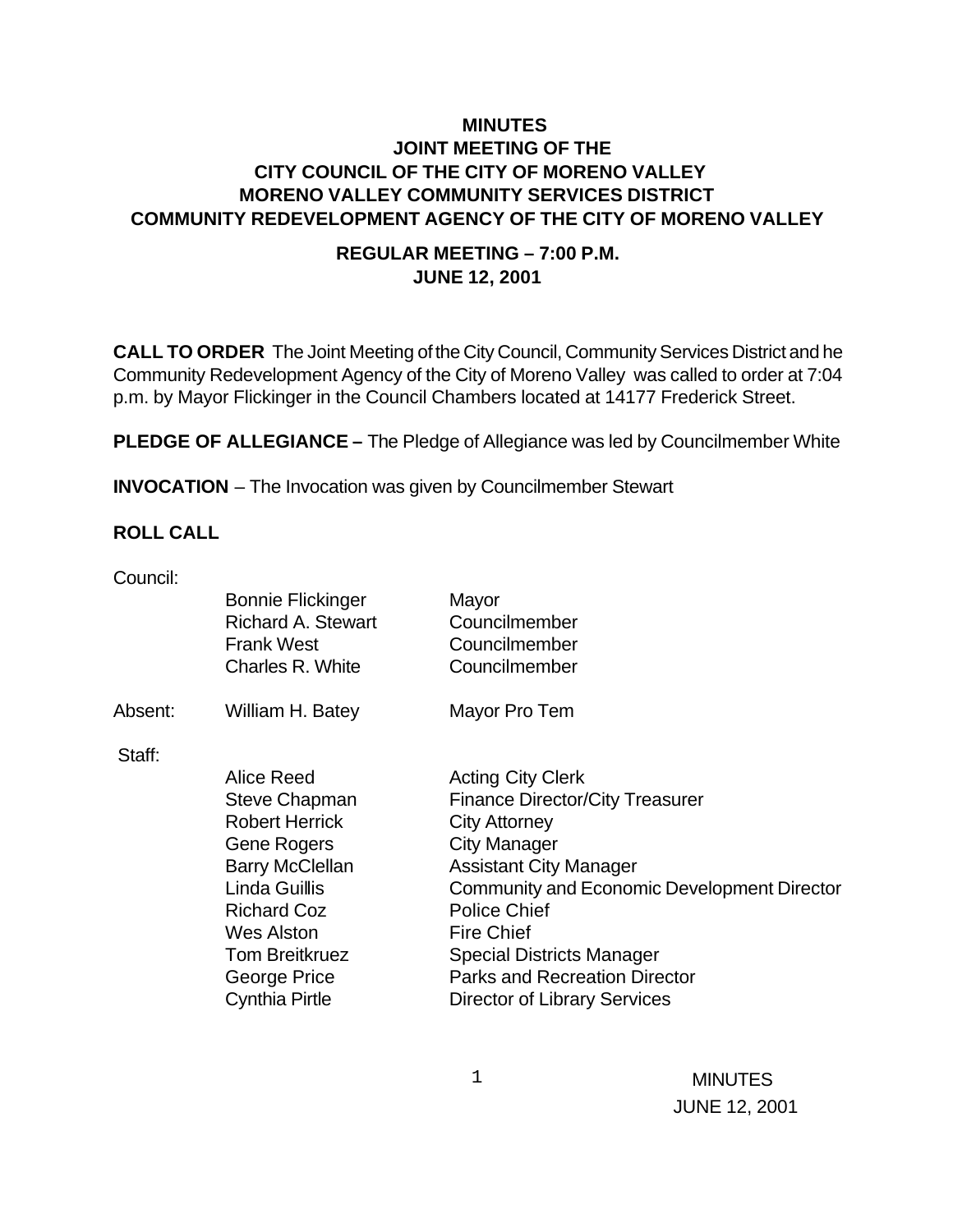PUBLIC COMMENTS **ON ANY SUBJECT NOT ON THE AGENDA** UNDER THE JURISDICTION OF THE CITY COUNCIL (COMMENTS NOT CONCLUDED BY 7:30 P.M. WILL BE HEARD PRIOR TO CITY COUNCIL CLOSING COMMENTS AT THE END OF THE AGENDA)

John Hayes – 12201 Hythe St.(Submitted discourse for the record)

- 1) Right to speak at Council meetings
- 2) Desire to have Study Sessions televised

Pete Bleckert – Address matter of record

1) Mary Bono's Town Hall Meeting regarding utility rates

Wybe Schaafsma – Address matter of record

1) Library parcel tax

George Albanese – Address matter of record (Submitted discourse for the record)

1) Councilmember West's comments to John Hayes regarding air time

George Hague – 26711 Ironwood Ave.

1) Commented on the North/South corridor item on the May  $22^{nd}$  agenda

Daryl Terrell – Address matter of record

1) Future of the City

Kimberley Berry – 13047 Napa Valley Ct.

1) Supports Ranch Skate Park

## Clay Hage – 25240 Pico Vista Way

1) Supports Library Parcel Tax

# **JOINT CONSENT CALENDARS (SECTIONS A-C) OF THE CITY COUNCIL OF THE CITY OF MORENO VALLEY, MORENO VALLEY COMMUNITY SERVICES DISTRICT, AND COMMUNITY REDEVELOPMENT AGENCY OF THE CITY OF MORENO VALLEY**

Mayor Flickinger opened the agenda items for the Consent Calendars for public comments.

## John Hayes – 12201 Hythe St. (Item A8)

1) Consultant services for Main Library

George Albanese – Address matter of record (Item A8) (Submitted discourse for the record)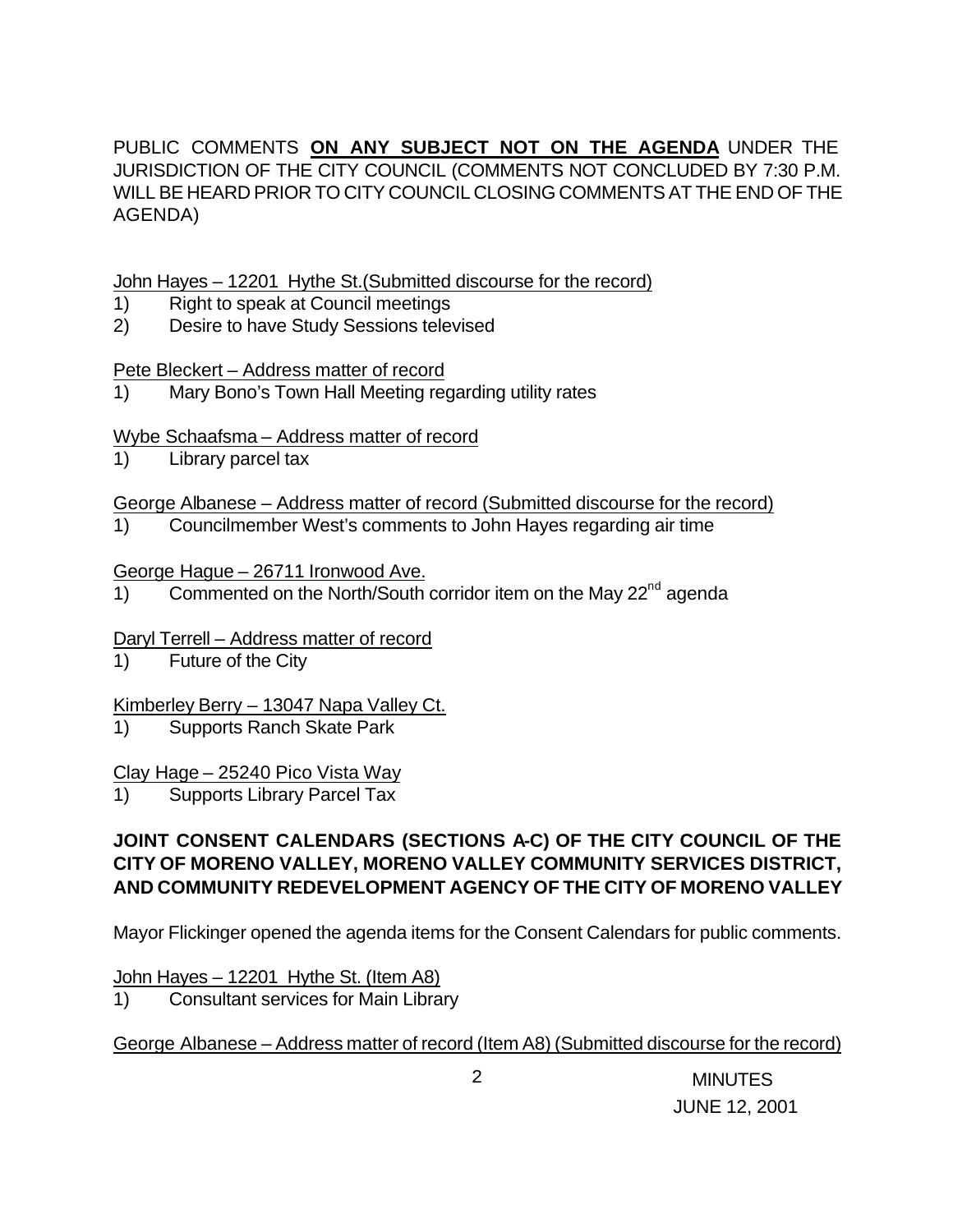1) Consultant's report for Main Library services

### George Albanese – Address matter of record (Item A11)

1) Questioned Administrative Policy Manual errors

Councilmember White made a motion, seconded by Councilmember West to approve the Consent Calendars in their entireties, absent Items A8, A9, A11 & A12 pulled for separate action. Motion carried 4-0-1, Mayor Pro Tem Batey absent. Roll call vote.

# **A. CONSENT CALENDAR** - **CITY COUNCIL**

- A1. ORDINANCES FIRST READING BY TITLE ONLY Waived reading of all Ordinance Introductions and read by title only.
- A2. MINUTES REGULAR MEETING OF MAY 8, 2001 Approved as submitted.
- A3. APPROVE THE SUBMITTAL OF GRANT APPLICATIONS FOR THE SAFE ROUTES TO SCHOOL PROGRAM, PEDESTRIAN SAFETY PROGRAM, BICYCLE AND PEDESTRIAN FACILITIES PROGRAM, AND BICYCLE TRANSPORTATION ACCOUNT Approved staff's submittal of Grant Applications for the Safe Routes to School (SR2S) Program, Pedestrian Safety Program (PSP), Bicycle and Pedestrian Facilities (SB 821) Program, and Bicycle Transportation Account (BTA) Program.
- A4. CONDITIONAL USE PERMIT 3060 RELEASE TRAFFIC SIGNALIZATION MITIGATION FEE CERTIFICATE OF DEPOSIT – EAST SIDE OF INDIAN AVENUE, SOUTH OF NANDINA AVENUE Approved a release of the Traffic Signalization Mitigation Fee Certificate of Deposit and directed the City Clerk to process the release of the Traffic Signalization Mitigation Fee Certificate of Deposit.
- A5. FINAL MAP 25956 AGREEMENT FOR PUBLIC IMPROVEMENTS TO REPLACE EXPIRED AGREEMENT – LOCATED SOUTH OF FIR AVENUE AND WEST OF KITCHING STREET (AFFORDABLE CALIFORNIA ESTATES) Approved the Agreement for Public Improvements to replace expired Agreement for Public Improvements; authorized the Mayor to execute the agreement and directed the City Clerk to forward the signed agreement to the County Recorder's Office for recordation.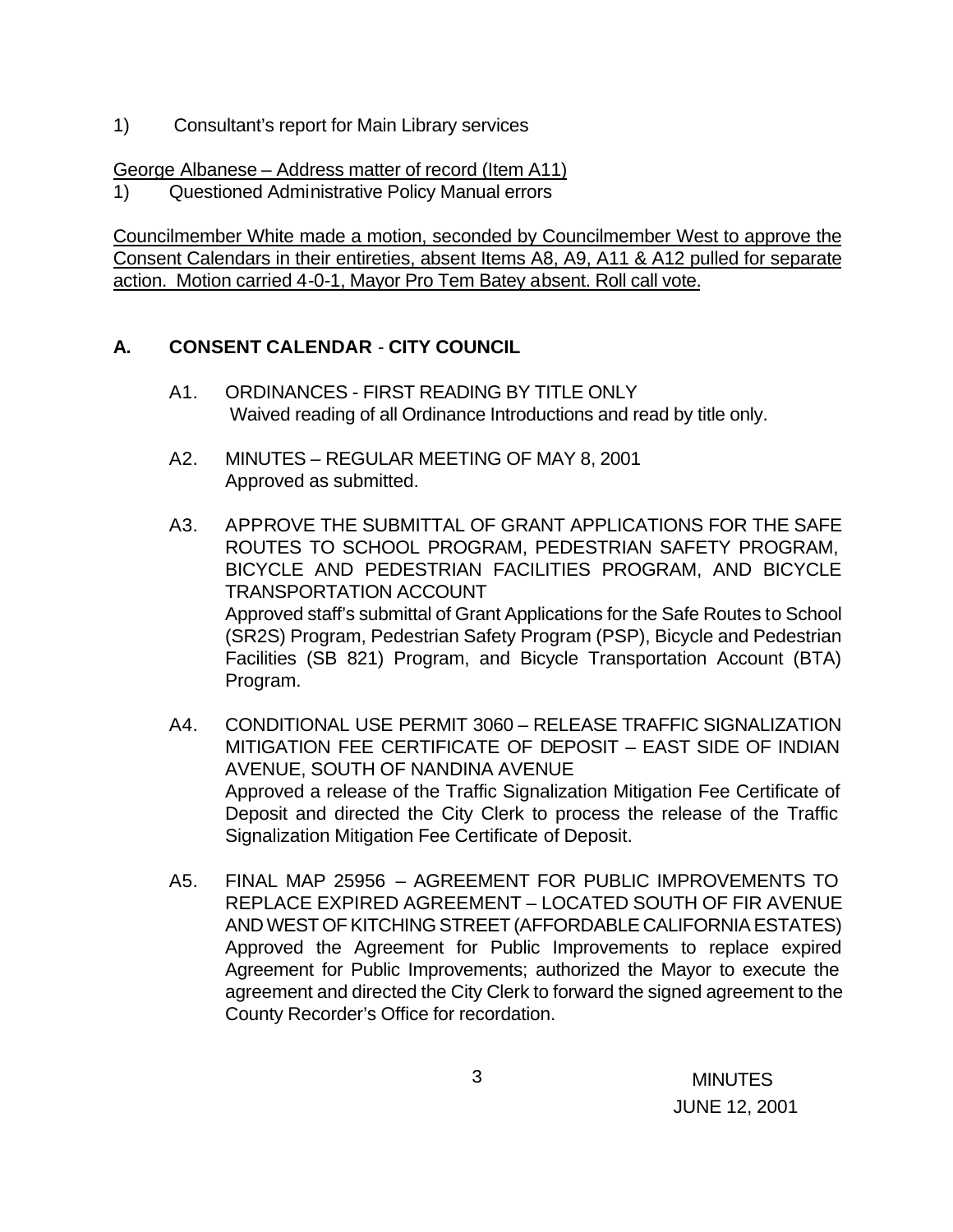- A6. BID AWARD STREET SWEEPER ("PIGGYBACK" NO BID#). Awarded the purchase of one Street Sweeper to Nixon-Egli Equipment Co. of Santa Fe Springs, CA. as being in the best interest of the City and authorized the Finance Director to issue a purchase order to Nixon-Egli of Santa Fe Springs, CA. in the amount of \$133,760.10.
- A7. NOTICE OF COMPLETION AND ACCEPTANCE OF NASON STREET IMPROVEMENTS, BETWEEN ALESSANDRO BOULEVARD AND FIR AVENUE, PROJECT NO. 97-25897-1 (CONTINUED FROM MAY 22, 2001) ) Accepted the work for the Nason Street Improvements, between Alessandro Boulevard and Fir Avenue, constructed by Vance Corporation, Rialto, California 92477, as completed; ratified Contract Change Order No. 4, which reflects revised street improvements, and Contract Change Order No. 5, which reflects the decrease and increase of the bid item quantities and cost; directed the City Clerk to record the Notice of Completion within ten days, at the office of the County Recorder of Riverside County, as required by Section 3093 of the California Civil Code; authorized the Director of Finance to release the retention to Vance Corporation, thirty-five (35) calendar days after the date of recordation of the Notice of Completion, if no liens are filed against the project (Account No. 00125.89730) and accepted the improvements into the City Maintained Road System.
- A10. PROJECT NO. 00-227222 NOTICE OF AWARD, FISCAL YEAR 2000/2001 SENATE BILL (SB) 821 BICYCLE AND PEDESTRIAN PROJECTS PROGRAM Awarded the construction Contract to JDC, Inc. 13061 Shasta Court, Rancho Cucamonga, California 91739, the lowest responsible bidder; authorized the Mayor to execute a Contract with JDC, Inc.; authorized the issuance of a Purchase Order to JDC, Inc., in the amount of \$55,132.00 (the amount of bid plus 10% contingency), when the Contract has been signed by all parties (Account No. 122.72220).
- A13. RESCISSION OF THE APPROVAL OF TENTATIVE TRACT MAP 29761 AND ADOPTION OF THE NEGATIVE DECLARATION (PA00-0016) Approved City Council Resolution No. 2001-24, thereby rescinding the approval of Tentative Tract Map No. 29761 and the project Negative Declaration (PA00- 0016).

#### Resolution No. 2001-24

A Resolution of the City Council of the City of Moreno Valley rescinding the Prior Approval of Tract Map No. 29761 and Adoption of the Negative Declaration for PA00-0016, Including A 69 Lot Single-Family Residential Subdivision Known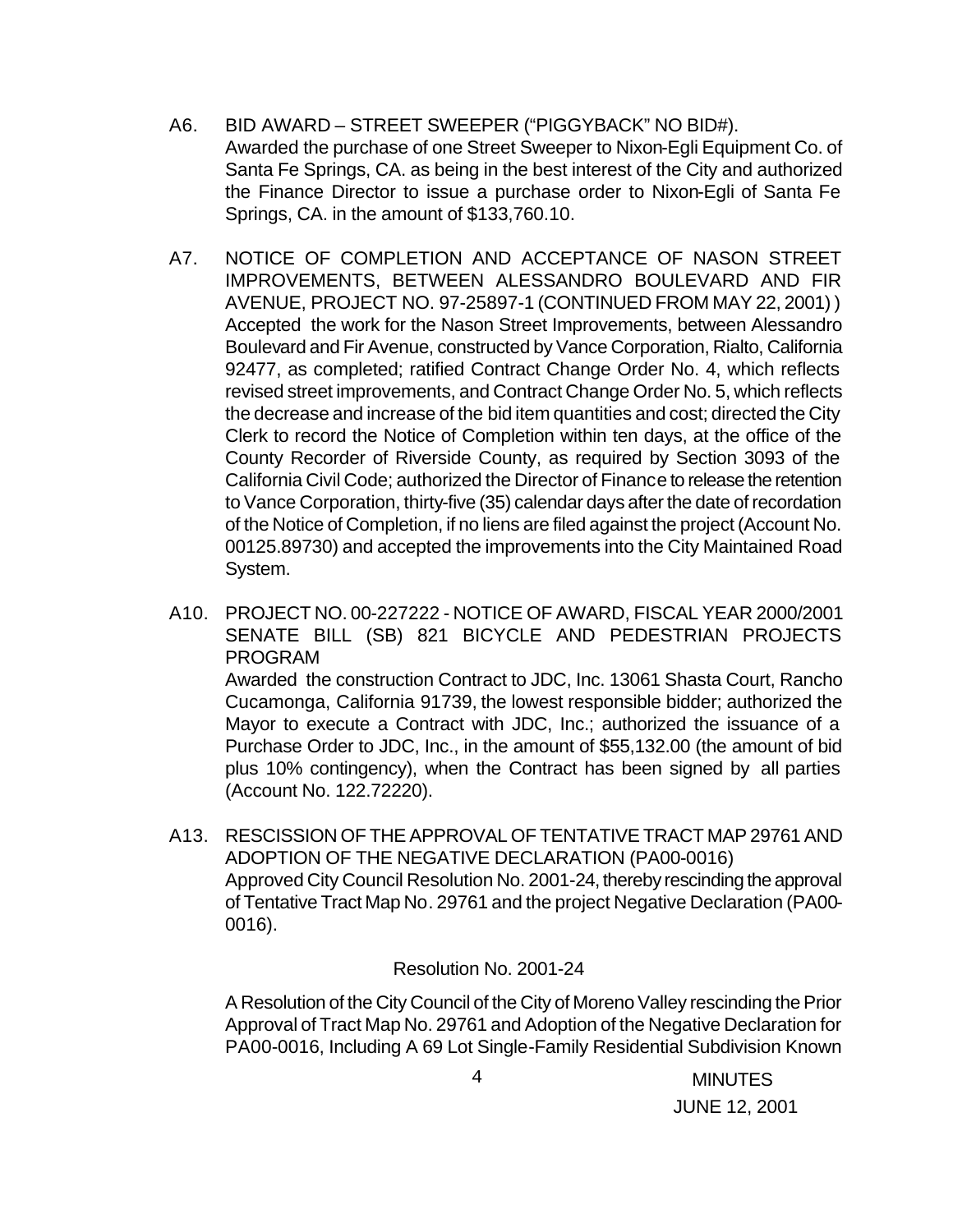as Marina Point

#### **B. CONSENT CALENDAR** - **COMMUNITY SERVICES DISTRICT**

- B1. ORDINANCES FIRST READING BY TITLE ONLY Waived reading of all Ordinance Introductions and read by title only.
- B2. MINUTES REGULAR MEETING OF MAY 8, 2001 Approved as submitted.

#### **C. CONSENT CALENDAR** - **COMMUNITY REDEVELOPMENT AGENCY**

- C1. ORDINANCES FIRST READING BY TITLE ONLY Waived reading of all Ordinance Introductions and read by title only.
- C2. MINUTES REGULAR MEETING OF MAY 8, 2001 Approved as submitted

## **D. REPORT OF ACTION FROM CLOSED SESSION BY CITY ATTORNEY, IF ANY**

No reportable action

#### **E. PUBLIC HEARINGS**

Questions or comments from the public on a Public Hearing matter must be limited to five minutes per individual and must pertain to the subject under consideration.

E1. MORENO VALLEY COMMUNITY SERVICES DISTRICT PUBLIC HEARING TO CONDUCT MAIL BALLOT PROCEEDINGS FOR TRACTS 19799, 22093 AND 22371 WITHIN ZONE D (STANDARD PARKWAY LANDSCAPE MAINTENANCE)

President Flickinger opened the agenda item for public comments; there being none, public comments were closed.

The Acting Secretary announced the results as follows:

| Tract No. | <u>Yes</u> | <u>No</u> |
|-----------|------------|-----------|
| 19799     | 10         |           |
| 22093     | 24         | 8         |
| 22371     | 14         | 5         |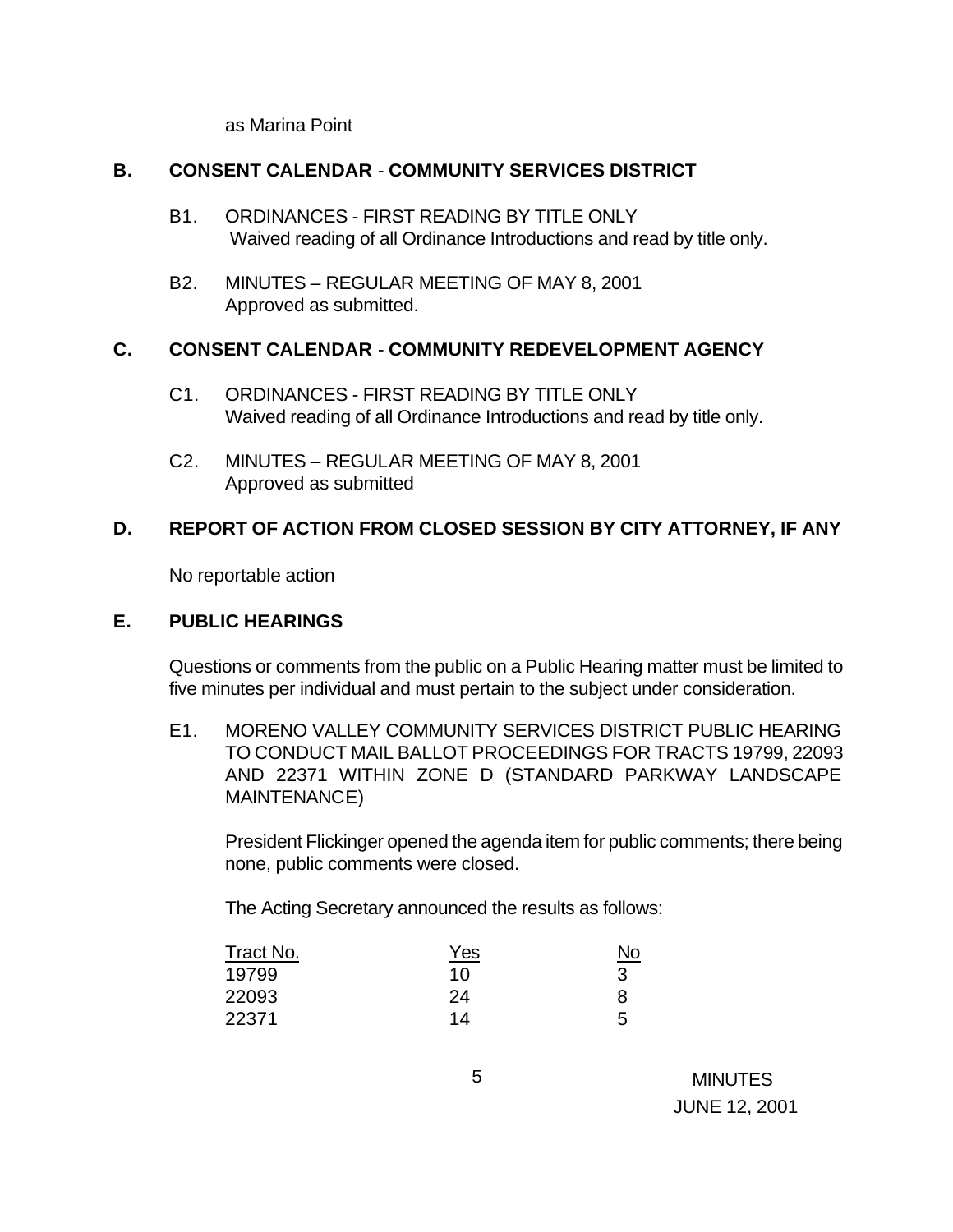Boardmember White made a motion, seconded by Boardmember Stewart to verify and accept the results of each mail ballot proceeding and authorize and impose the CSD Zone D charges. Motion carried 4-0-1, Vice-President Batey absent. Roll call vote.

E2. PUBLIC HEARING TO CONSIDER APPROVING THE CONTINUANCE OF FORMER MORENO VALLEY COMMUNITY SERVICES DISTRICT ANNUAL PARCEL CHARGES FOR 2001/2002

President Flickinger opened the agenda item for public comments; there being none, public comments were closed.

Boardmember Stewart made a motion, seconded by Boardmember White to adopt Resolution No. CSD 2001-07. Motion carried 4-0-1, Vice-President Batey absent. Roll call vote.

Resolution No. CSD 2001-07

A Resolution of the City Council of the City of Moreno Valley, California, Acting in its Capacity as the Board of Directors of the Moreno Valley Community Services District, Approving the Continuance of the Former Parcel Charge for Furnishing Improvements and Maintenance for Parks, Parkways, and Recreation Services During Fiscal Year 2001/02

Boardmember Stewart made a motion, seconded by Boardmember White to adopt Resolution No. CSD 2001-08. Motion carried 4-0-1, Vice-President Batey absent. Roll call vote.

Resolution No. CSD 2001-08

A Resolution of the City Council of the City of Moreno Valley, California, Acting in its Capacity as the Board of Directors of the Moreno Valley Community Services District, Approving the Continuance of the Former Parcel Charge for Furnishing Improvements and Maintenance for Residential Street Lighting Services During Fiscal Year 2001/02

Boardmember Stewart made a motion, seconded by Boardmember White to adopt Resolution No. CSD 2001-09. Motion carried 4-0-1, Vice-President Batey absent. Roll call vote.

Resolution No. CSD 2001-09

A Resolution of the City Council of the City of Moreno Valley, California, Acting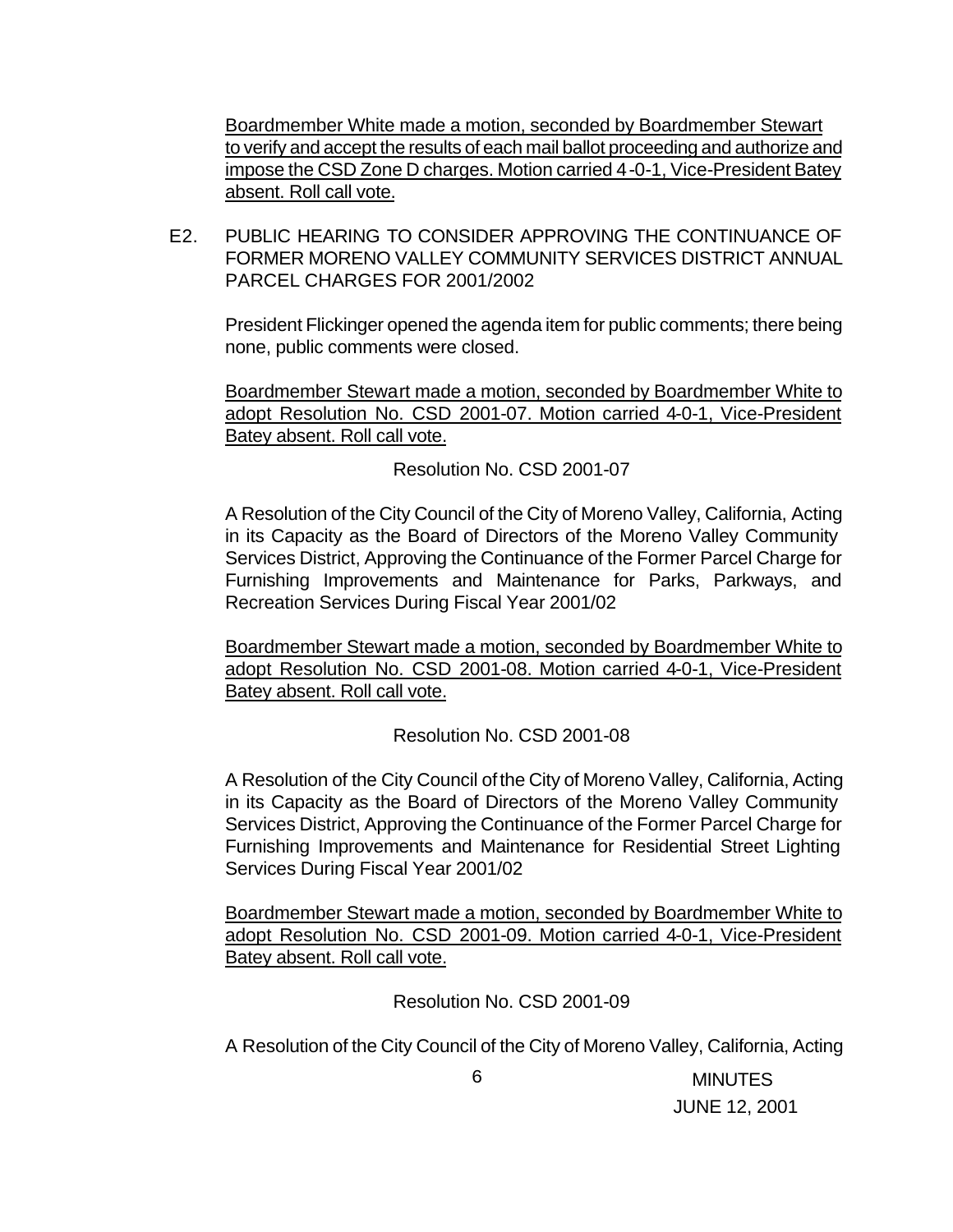in its Capacity as the Board of Directors of the Moreno Valley Community Services District, Approving the Continuance of the Former Parcel Charge for Furnishing Improvements and Maintenance for Intersection and Arterial Street Lighting Services During Fiscal Year 2001/02

Boardmember Stewart made a motion, seconded by Boardmember White to adopt Resolution No. CSD 2001-10. Motion carried 4-0-1, Vice-President Batey absent. Roll call vote.

Resolution No. CSD 2001-10

A Resolution of the City Council of the City of Moreno Valley, California, Acting in its Capacity as the Board of Directors of the Moreno Valley Community Services District, Approving the Continuance of the Former Parcel Charge for Furnishing Parkway Landscape Improvement and Maintenance Services During Fiscal Year 2001/02

Boardmember Stewart made a motion, seconded by Boardmember White to adopt Resolution No. CSD 2001-11. Motion carried 4-0-1, Vice-President Batey absent. Roll call vote.

Resolution No. CSD 2001-11

A Resolution of the City Council of the City of Moreno Valley, California, Acting in its Capacity as the Board of Directors of the Moreno Valley Community Services District, Approving the Continuance of the Former Parcel Charge for Furnishing High-Service-Level Parkways Improvement and Maintenance Services During Fiscal Year 2001/02

E3. PUBLIC HEARING TO CONSIDER APPROVAL AND ADOPTION OF MORENO VALLEY COMMUNITY FACILITIES DISTRICT NO. 87-1 (TOWNGATE) IMPROVEMENT AREA NO. 1 ANNUAL SPECIAL TAX LEVY

Mayor Flickinger opened the agenda item for public comments; there being none, public comments were closed.

Councilmember White made a motion, seconded by Councilmember Stewart to approve and adopt Resolution No. 2001-21 implementing the method and rate of apportionment of the special tax levy required to cover the annual debt service of CFD No. 87-1 (Towngate) Improvement Area No. 1, as submitted in the Special Tax Report on file in the office of the City Treasurer. Motion carried 4-0-1-, Mayor Pro Tem Batey absent. Roll call vote.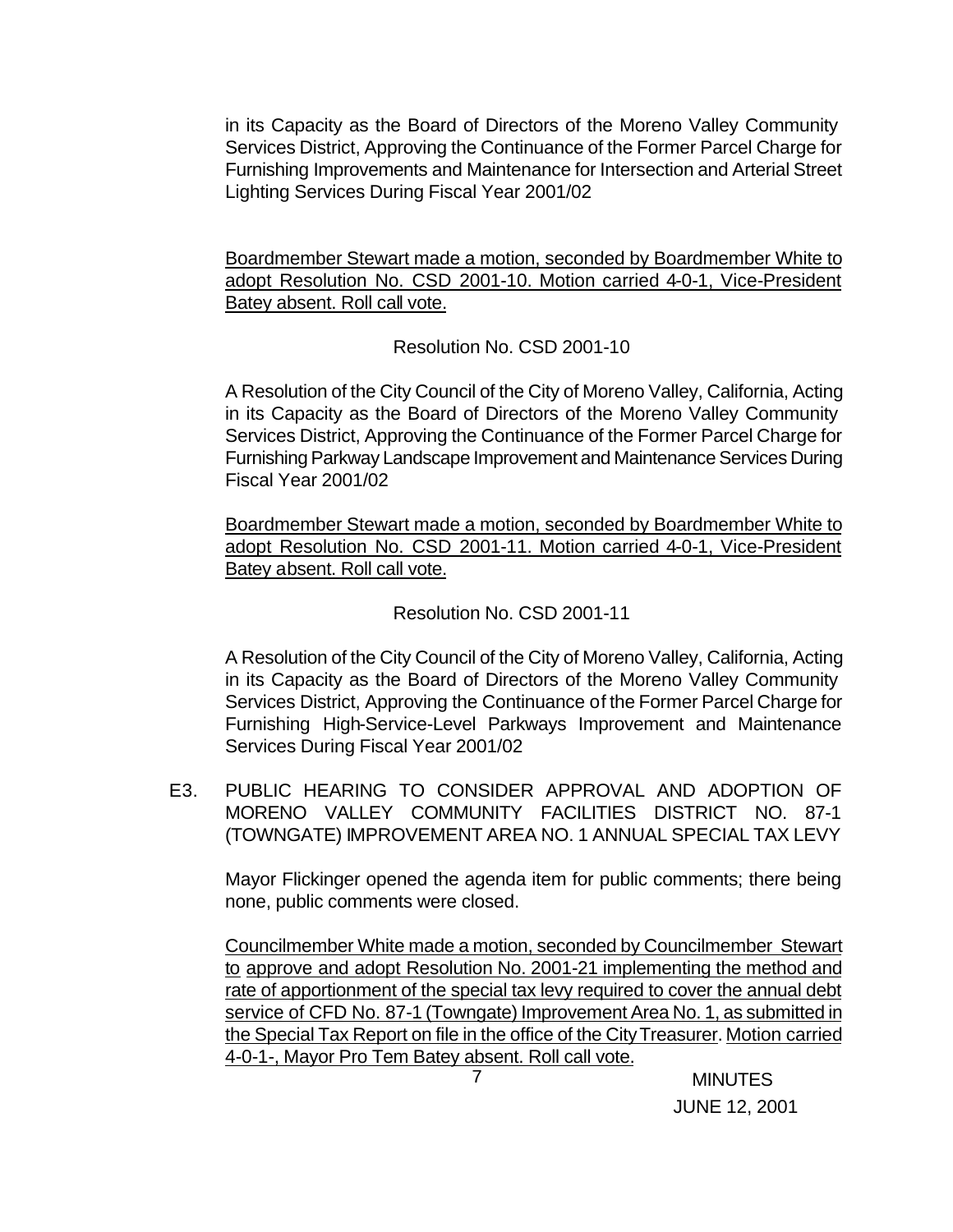#### Resolution No. 2001-21

A Resolution of the City Council of the City of Moreno Valley, California, Accepting and Approving the Report for Fiscal Year 2001/02 Regarding Community Facilities District No. 87-1 (Towngate) Improvement Area No. 1

E4. PUBLIC HEARING TO CONSIDER APPROVAL AND ADOPTION OF MORENO VALLEY COMMUNITY FACILITIES DISTRICT NO. 87-1 (TOWNGATE) ANNUAL SPECIAL TAX LEVY

Mayor Flickinger opened the agenda item for public comments; there being none, public comments were closed.

Councilmember White made a motion, seconded by Councilmember West to approve and adopt Resolution No. 2001-22 implementing the method and rate of apportionment of the special tax levy required to cover the 2001/2002 annual debt service of CFD No. 87-1 (Towngate), as submitted in the Special Tax Report on file in the office of the City Treasurer. Motion carried 4-0-1, Mayor Pro Tem Batey absent. Roll call vote.

Resolution No. 2001-22

A Resolution of the City Council of the City of Moreno Valley, California, Accepting and Approving the Special Tax Report for Fiscal Year 2001/2001 Regarding Community Facilities District No. 87-1 (Towngate)

E5. PUBLIC HEARING TO CONSIDER APPROVAL AND ADOPTION OF COMMUNITY FACILITIES DISTRICT NO. 3 OF THE CITY OF MORENO VALLEY (AUTO MALL REFINANCING) SPECIAL TAX BONDS, SERIES 2000 ANNUAL SPECIAL TAX LEVY

Mayor Flickinger opened the agenda item for public comments; there being none, public comments were closed.

Councilmember Stewart made a motion, seconded by Councilmember West to approve and adopt Resolution No. 2001-23 implementing the method and rate of apportionment of the special tax levy required to cover the annual debt service of CFD No. 3, as submitted in the Special Tax Report on file in the office of the City Treasurer. Motion carried 4-0-1, Mayor Pro Tem Batey absent. Roll call vote.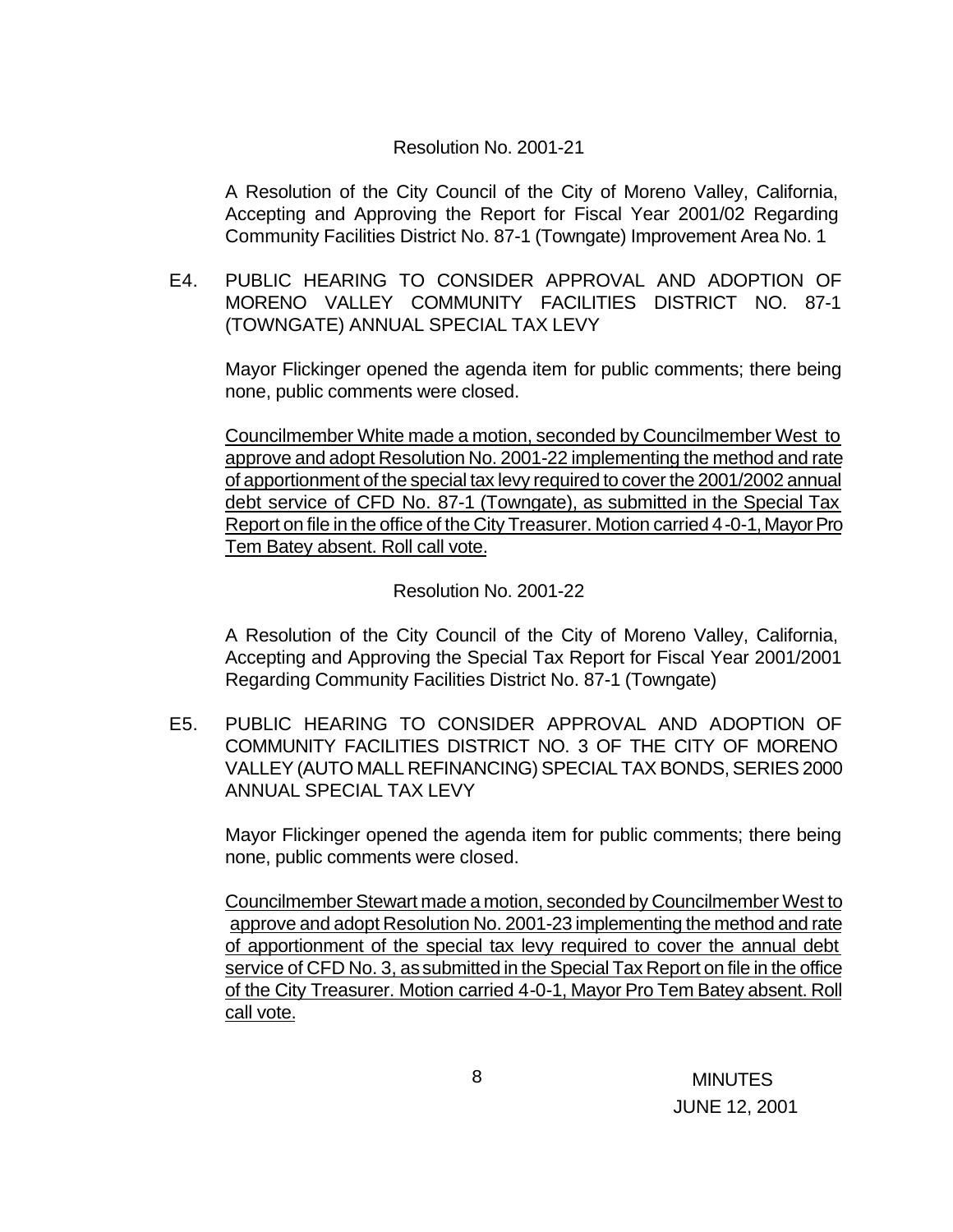#### Resolution No. 2001-23

A Resolution of the City Council of the City of Moreno Valley, California, Accepting and Approving the Special Tax Report for Fiscal Year 2001/02 Regarding Community Facilities District No. 3 of the City of Moreno Valley (Auto Mall Refinancing)

### E6. MORENO VALLEY INDUSTRIAL AREA PLAN (SPECIFIC PLAN 208) --

Mayor Flickinger opened the agenda item for public comments

Leslie Maude, 18362 Hillcrest Ave.,Villa Park

1) Inquired regarding the 300' screening area

Councilmember White made a motion, seconded by Councilmember Stewart to recognize the preparation of an addendum to the original environmental impact report that verified the applicability of the original environmental impact report for Specific Plan 208 and introduce Ordinance No. 588, thereby approving the Moreno Valley Industrial Area Plan (PA95-0001). Motion carried 4-0-1, Mayor Pro Tem Batey absent. Roll call vote.

#### Ordinance No. 588

An Ordinance of the City Council of the City of Moreno Valley, California, Approving the Moreno Valley Industrial Area Plan (PA95-0001), an Amendment to Specific Plan 208, and Amending the Official Zoning Atlas of Said City, Changing the Zone from Business Park (BP), Business Park-Mixed Use (BPX), and Specific Plan 208 (Oleander) to Specific Plan 208 (Moreno Valley Industrial Area) as Illustrated on the Moreno Valley Zone Change Map for those Properties Generally Bounded by Heacock Street, Iris Avenue, Indian Street, Storm Drain Lateral "A", Perris Valley Storm Drain, and Storm Drain Lateral "B"

### E7. ADOPTION OF FISCAL YEAR 2001/02 FEE RESOLUTION AND FEE **SCHEDULE**

Mayor Flickinger opened the agenda item for public comments

John Hayes – 12201 Hythe St.

1) Televising of Study Sessions

**MINUTES** 9 Councilmember Stewart made a motion, seconded by Councilmember West to continue Item E7 to the regularly scheduled Council Meeting of June 26, 2001.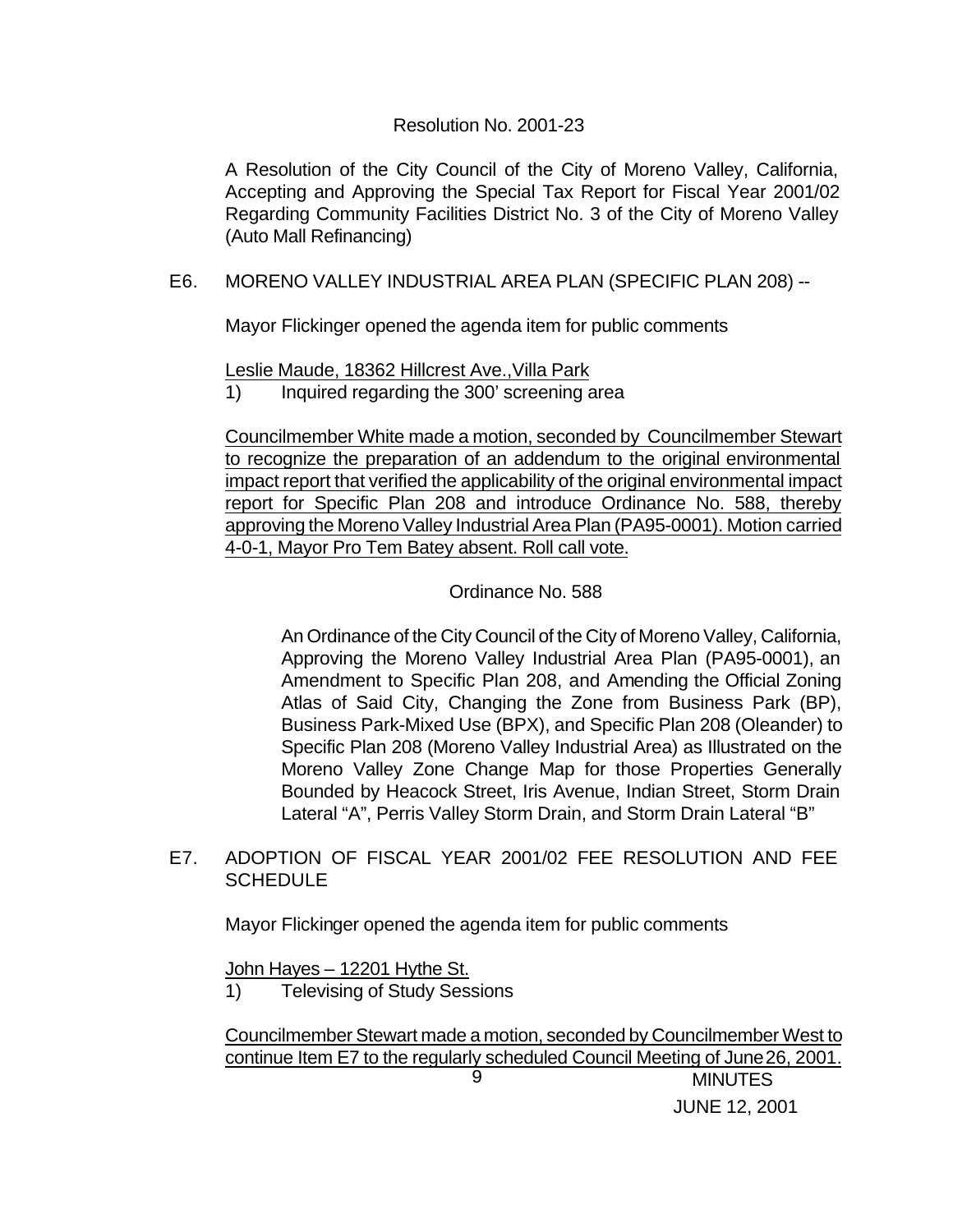Public testimony portion closed. Motion carried 4-0-1, Mayor Pro Tem Batey absent. Roll call vote.

> MINUTES JUNE 12, 2001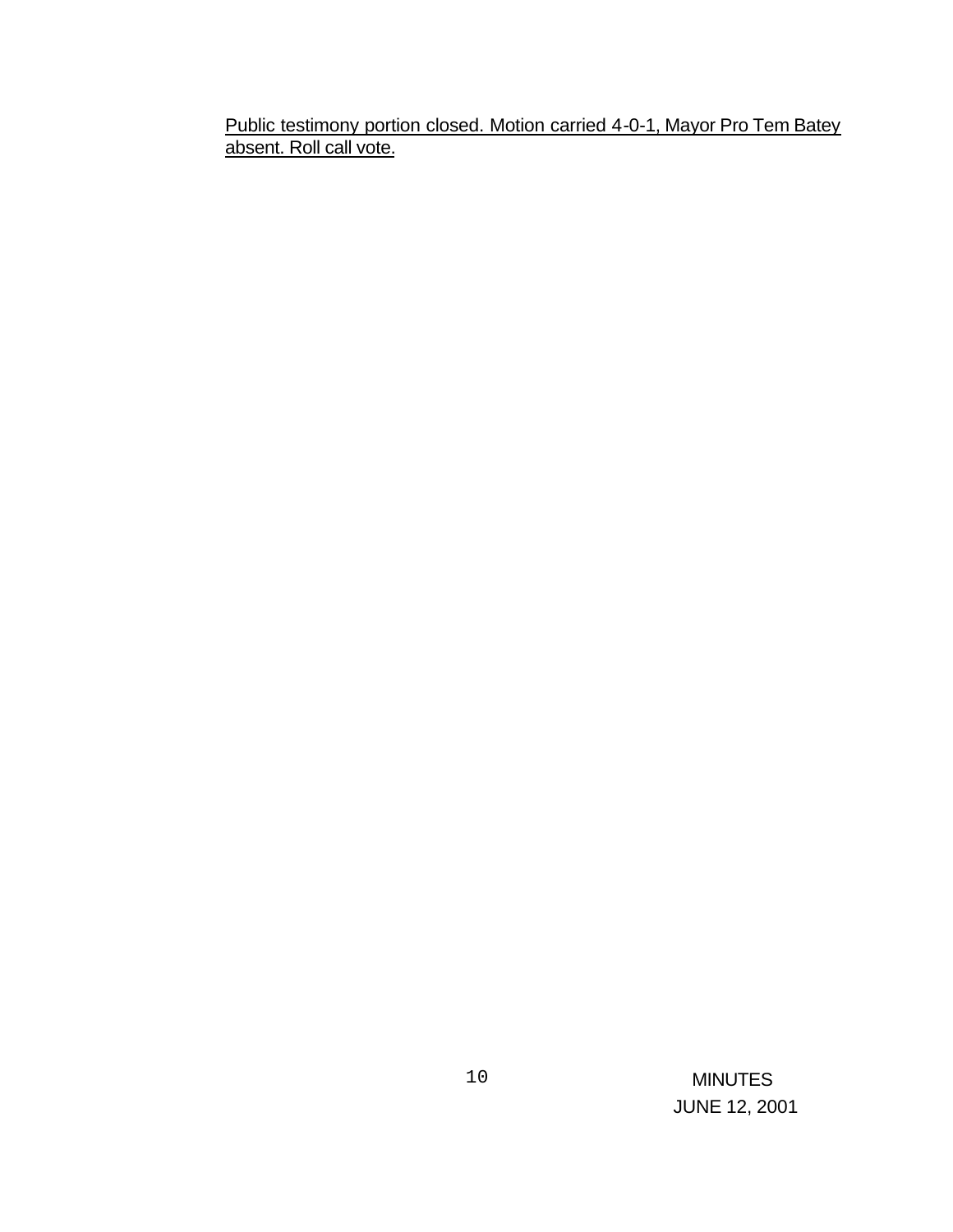# **ITEMS REMOVED FROM CONSENT CALENDARS FOR DISCUSSION OR SEPARATE ACTION**

A8. AGREEMENT FOR PROFESSIONAL CONSULTANT SERVICES FOR PROJECT NO. 01-41276320, MAIN LIBRARY

Councilmember White made a motion, seconded by Councilmember West to approve the "Agreement for Professional Consultant Services" with LPA, 17848 Sky Park Circle, Irvine, California, 92614, to design the new Main Library; authorize the Mayor to execute said "Agreement for Professional Consultant Services" with LPA; authorize the issuance of a Purchase Order to LPA, in an amount not to exceed \$73,000 when the Agreement has been signed by all parties (Account No. 412.76320). Motion carried 3-0-2, Mayor Pro Tem Batey and Councilmember Stewart absent. Roll call vote.

A9. AMENDMENT TO AGREEMENT FOR PROFESSIONAL CONSULTANT SERVICES, PROJECT NO. 00-4372540 - COLLEGE PARK FIRE STATION NO. 91

Councilmember White made a motion, seconded by Councilmember West to approve the "Amendment for Professional Consultant Services" for the College Park Fire Station No. 91, with STK Architecture, Inc., 2575 South Jacinto Avenue, San Jacinto, California 92583-5318, for additional design services; authorize the Mayor to execute the "Amendment for Professional Consultant Services" with STK Architecture, Inc., and authorize an increase in the Purchase Order to STK Architecture, Inc., in the not-to-exceed amount of \$11,537 (Account No. 00434.72530). Motion carried 3-0-2, Mayor Pro Tem Batey and Councilmember Stewart absent. Roll call vote.

A11. REQUEST OF WAIVER OF FEES FOR CENTRO CRISTIANO SINAI B3.

Councilmember White made a motion, seconded by Councilmember West not to approve a waiver of fees for Centro Cristiano Sinai. Motion carried 3-0-2, Mayor Pro Tem Batey and Councilmember Stewart absent. Roll call vote.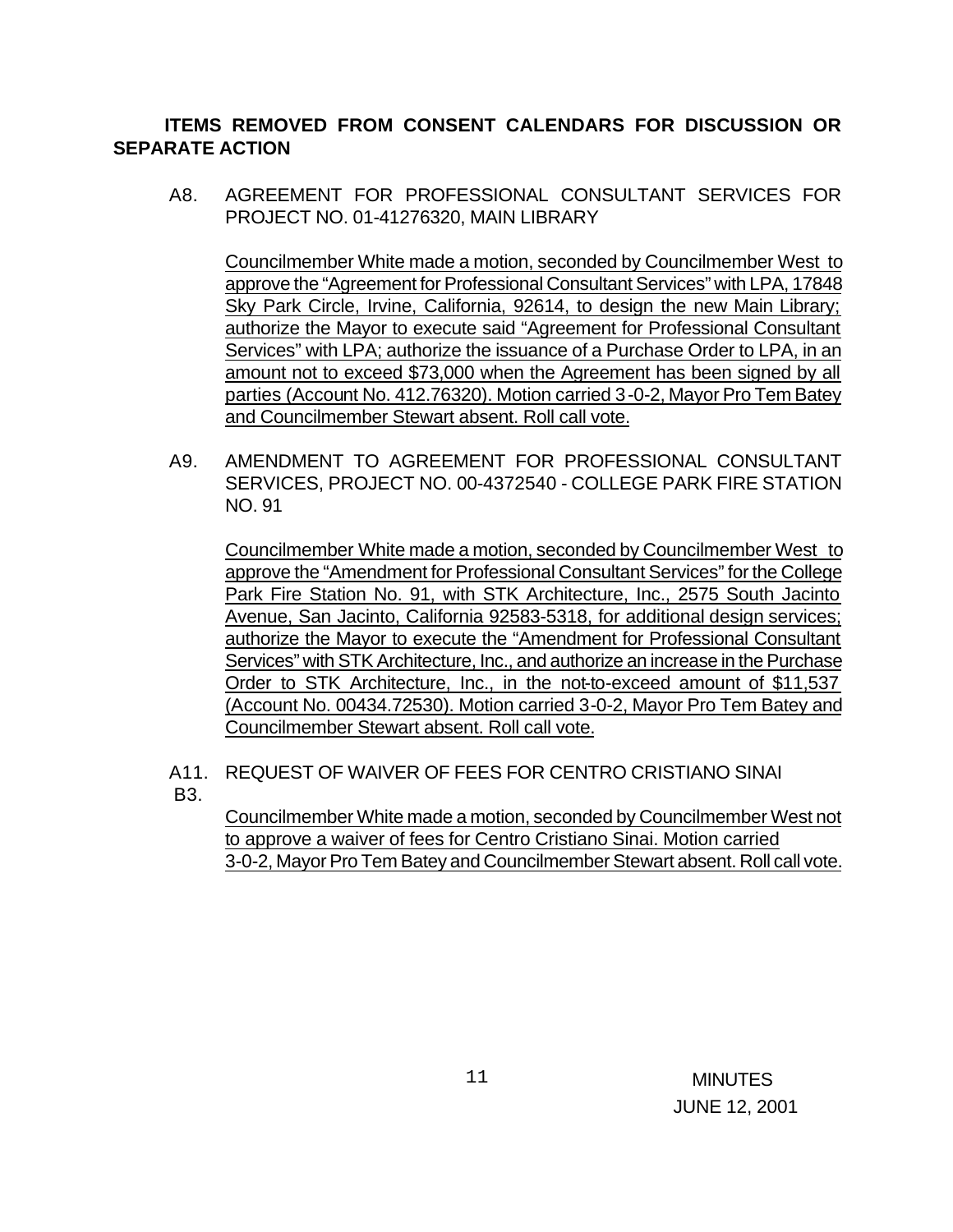A12. ALLOCATION OF FUNDS – CULTURAL PRESERVATION ADVISORY COMMITTEE (CPAC) TRUST FUND TO REPRINT THE MORENO VALLEY CENTENNIAL COOKBOOK

Councilmember White made a motion, seconded by Councilmember West to approve allocation of \$9,960.00 from the Cultural Preservation Committee (CPAC) Trust Fund to pay for the re-print of 2,000 copies of the Moreno Valley Centennial Cookbook by the Moreno Valley Historical Society; require that all proceeds from the cookbook shall be placed into the CPAC Trust Fund for the purposes of establishment and maintenance of a future museum and instruct staff to make the necessary arrangements for the copying and use of the cookbooks. Motion carried 4-0-1, Mayor Pro Tem Batey absent. Roll call vote.

## **F. REPORTS**

F1. REPORT TO CONSIDER PUBLIC COMMENTS REGARDING COMMUNITY SERVICES DISTRICT ZONE D MAIL BALLOT PROCEEDINGS FOR CERTAIN TRACTS

Mayor Flickinger opened the agenda item for public comments; there being none, public comments were closed.

The City Council, acting in their respective capacities as President and Members of the Board of Directors of the Moreno Valley Community Services District (CSD), accepted public comment regarding the retention of CSD Zone D (Parkway Landscape Maintenance) services at the standard level and the associated annual charge being proposed in mail ballot proceedings for six (6) tracts.

F2. REVIEW OF PROPOSED FY 2001-02 FINAL BUDGET (WITH POWER POINT PRESENTATION)

The City Council continued its review of the City Manager's FY 2001/02 Proposed Budget (Capital Projects included) and directed any questions or need for further information to staff.

Mayor Flickinger opened the agenda item for public comments.

John Hayes, 12201 Hythe Street (Submitted discourse for the record)

- 1) Ordinance No. 587 amending Title 3 of the Municipal Code
- 2) Resolution No. 200-13 increasing City Manager's signature authority
- 3) Televising Study Sessions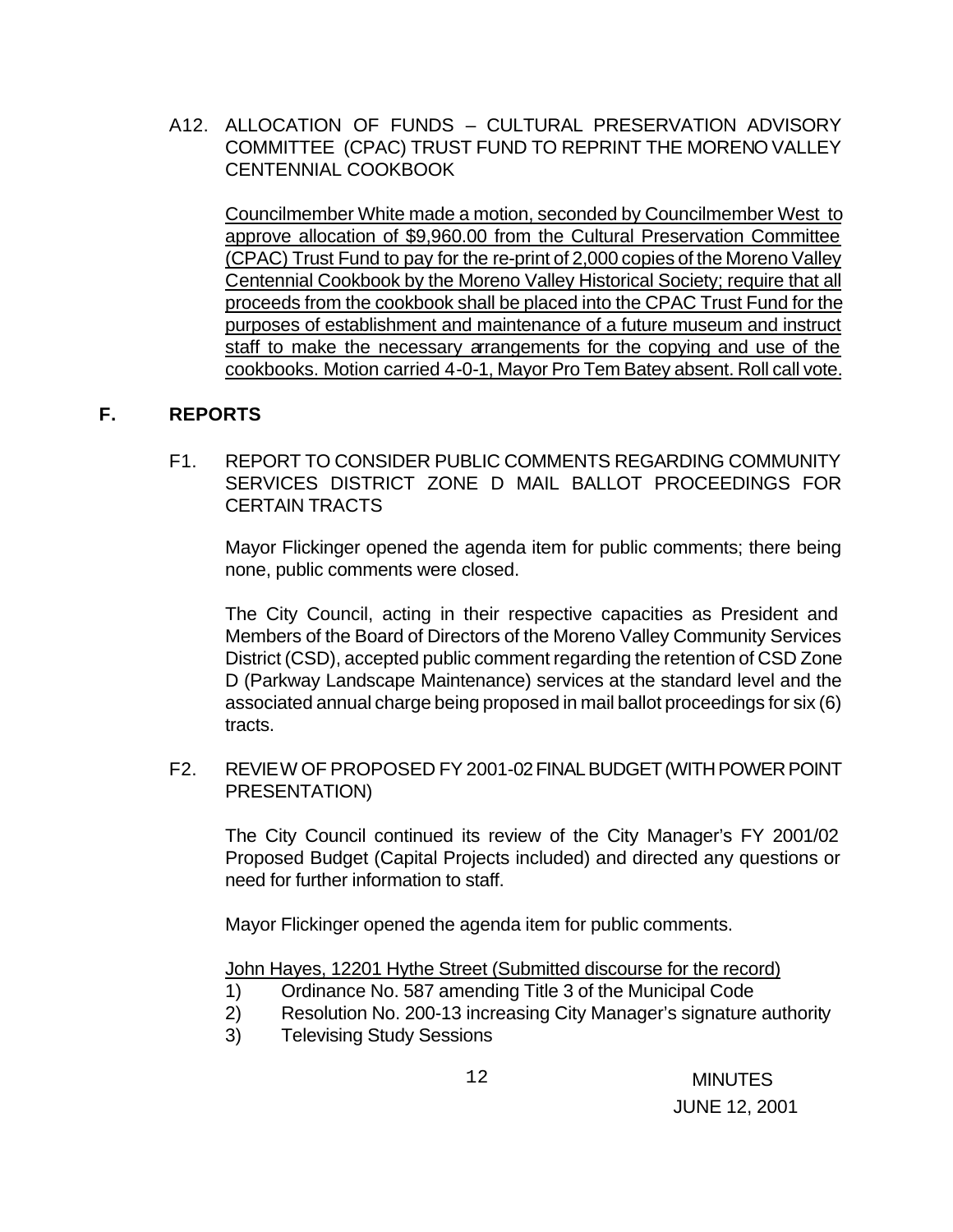George Albanese, address matter of record (Submitted discourse for the record)

- 1) Parks & Recreation Department in lieu fees
- 2) Zone B parcel fees
- 3) Zone C parcel fees
- 4) City Attorney increased staffing positions
- 5) Special Events Policy
- 6) Library Impact Fees

Councilmember White made a motion, seconded by Councilmember West to continue F2 and F2a to Wednesday, June 20 at 5:30. Motion carried 5-0.

# F2a. PROPOSED FY 2001/02 REDEVELOPMENT AGENCY BUDGET

The City Council, acting in their respective capacities as Chair and Members of the Board of Directors, reviewed and commented on the proposed Redevelopment Agency Budget for FY 2001/02.

# F3. LEGISLATIVE UPDATE

Councilmember Stewart made a motion, seconded by Councilmember White to continue the Legislative Update. Motion carried 4-0-1, Batey absent.

# **G. LEGISLATIVE ACTIONS**

ORDINANCES - 1ST READING & INTRODUCTION - NONE

ORDINANCES - 2ND READING & ADOPTION

G1. ORDINANCE NO. CSD 31, AN ORDINANCE OF THE CITY COUNCIL OF THE CITY OF MORENO VALLEY, CALIFORNIA, ACTING IN ITS CAPACITY AS THE BOARD OF DIRECTORS OF THE MORENO VALLEY COMMUNITY SERVICES DISTRICT, APPROVING AND ADOPTING A PARCEL CHARGE FOR ZONE B-1B (KRISTEN COURT STREETLIGHT IMPROVEMENTS) DURING FISCAL YEAR 2001/02 (RECEIVED FIRST READING AND INTRODUCTION MAY 22, 2001 ON A 4-0-1 VOTE, STEWART ABSENT)

Councilmember White made a motion, seconded by Councilmember West to adopt Ordinance No. CSD 31. Motion carried 4-0-1, Batey absent. Roll call vote.

Ordinance No. CSD 31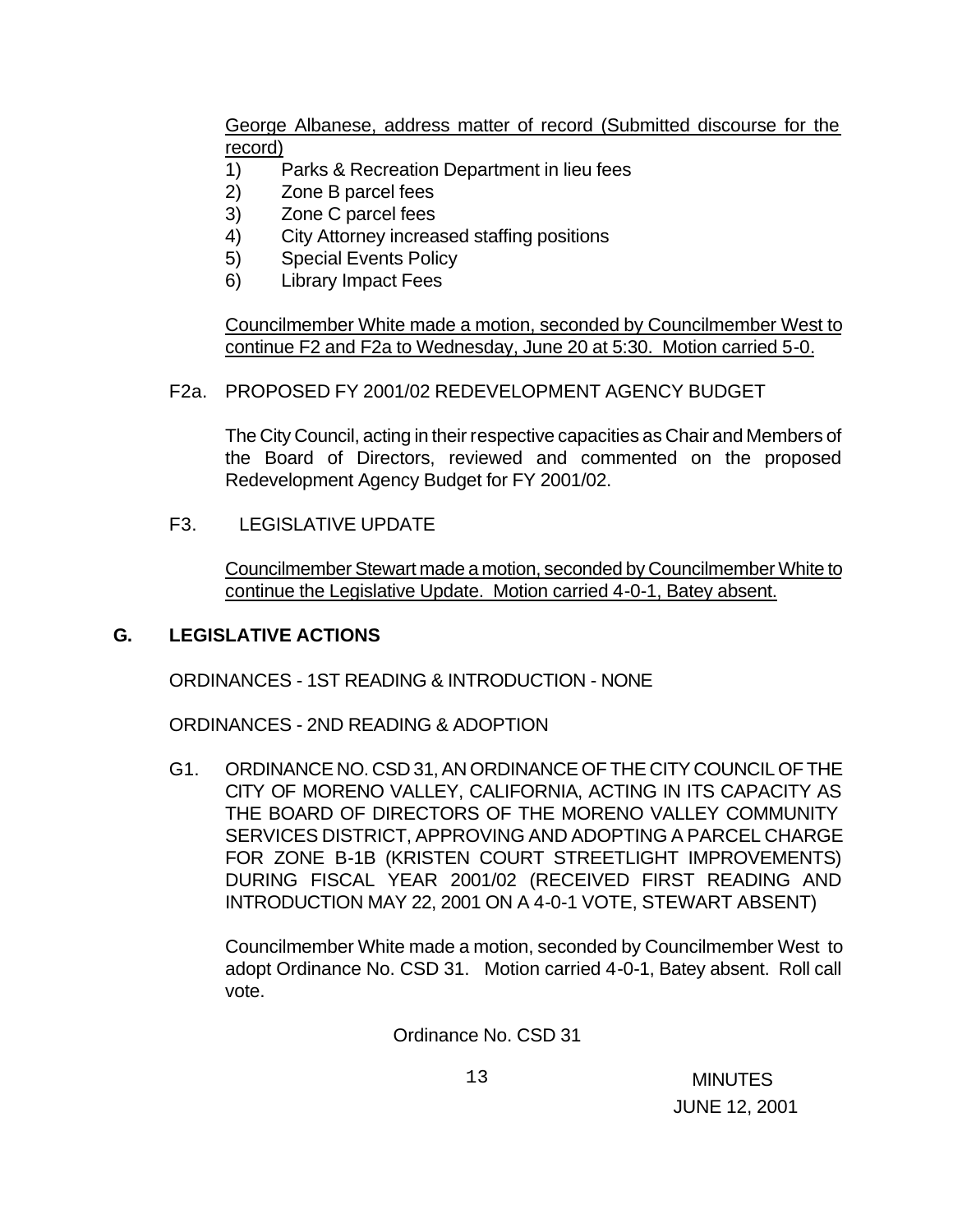An Ordinance of the City Council of the City of Moreno Valley, California, Acting in its Capacity as the Board of Directors of the Moreno Valley Community Services District, Approving and Adopting a Parcel Charge for Zone B-1B (Kristen Court Streetlight Improvements) During Fiscal Year 2001/02

ORDINANCES - URGENCY ORDINANCES - NONE

RESOLUTIONS - NONE

## **CLOSING COMMENTS AND/OR REPORTS OF THE CITY COUNCIL, COMMUNITY SERVICES DISTRICT, OR COMMUNITY REDEVELOPMENT AGENCY**

Councilman Stewart:

- 1) Thanked Mr. Albanese for his diligence.
- 2) Asked that the utility tax be brought to the Council in August for review, supported by Mayor Flickinger.

Mayor Flickinger:

1) Took an informal poll of attendees at tonight's meeting and found unanimous support for the Library Parcel Tax.